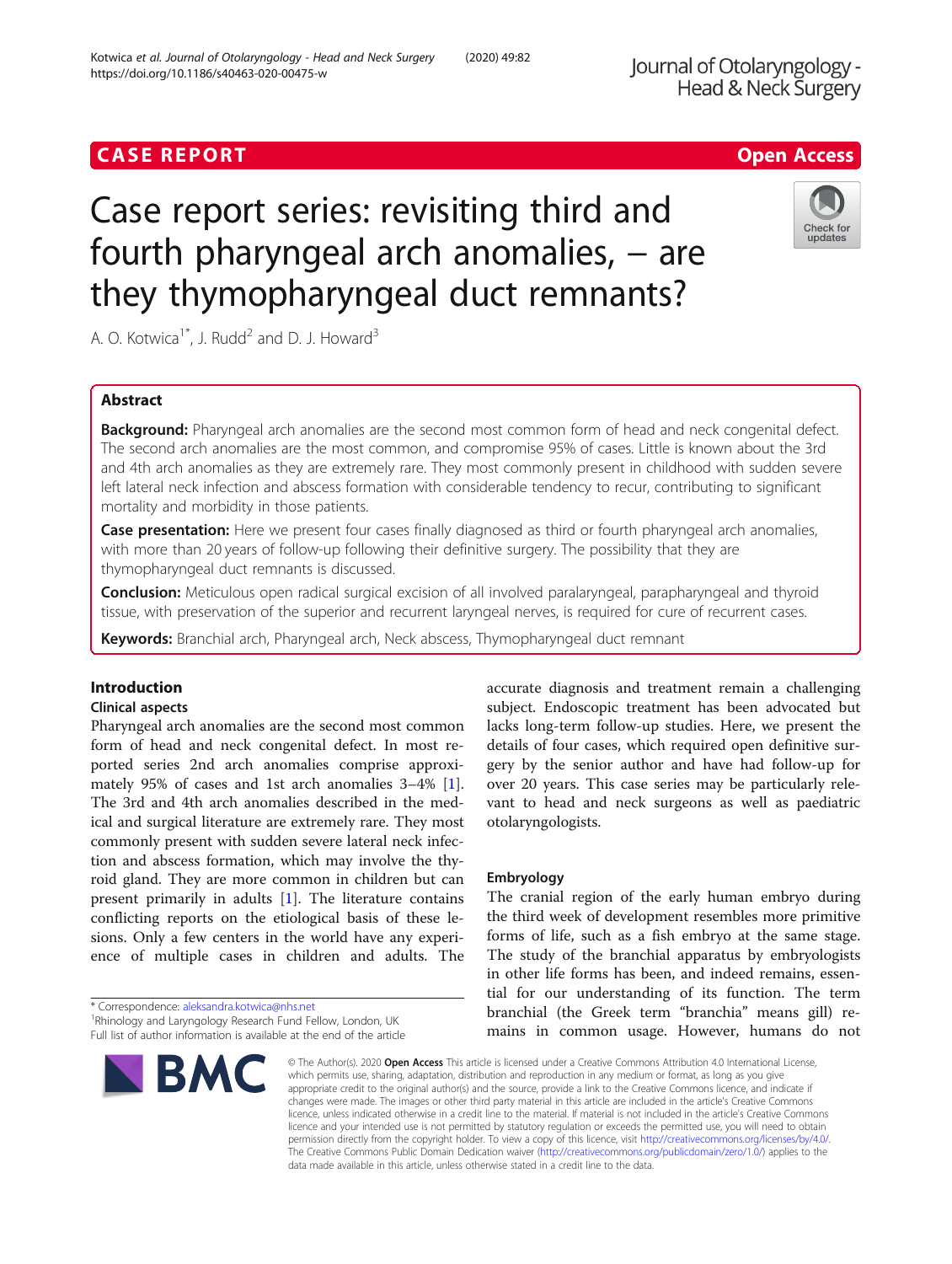develop gills and many authors now prefer the term pharyngeal arch.

The embryonic period of human development continues up to 8 weeks. Between the fourth and eight weeks the ancestral branchial apparatus becomes totally rearranged and adapted to new structures and functions, or alternatively disappears. It is during this complex transformation period that most congenital malformations occur. One third of all human congenital malformations occur in the head and neck [[2\]](#page-4-0). The structural organization of the pharyngeal arches involves components from each of the primary endoderm, mesoderm and ectoderm layers. Recent embryological research has highlighted the importance of the endoderm in pharyngeal arch formation, segmentation and its role in tissue specific differentiation. Recently investigated signaling pathways are not fully understood [\[3](#page-4-0)].

### Methods

The comprehensive history, diagnosis, radiology details and open surgery operative details were prospectively kept in this rare cohort of patients. The same consultant surgeon treated and operated on all four cases and continued their long-term follow up at the Royal National Throat, Nose and Ear Hospital, London, UK.

# Results

Four cases of 3rd or 4th pharyngeal arch anomalies were followed-up and treated. Three of these patients were male, and one female. Three cases had become initially symptomatic in childhood and all of them presented as acute left sided neck infections, without signs of a sinus or fistula. Further recurrent infections were also left sided. Fistulas only developed after spontaneous rupture of the neck abscess and incision and drainage procedures. Three of these patients had considerable life changing, long-term morbidity.

# Case 1

This female patient did not primarily present until 24 years of age. She had an acute painful, left neck swelling which was diagnosed as viral thyroiditis. She was treated with steroids and antibiotics for 1 month. Her symptoms and left neck swelling recurred after 14 months and she underwent left thyroid lobectomy. Only 1 month later, she required incision and drainage of a new left neck abscess. Between 28 and 34 years of age she had three further left neck abscesses requiring incision and drainage. At 35 years of age, she re-presented with a new acute left neck swelling. MRI, thyroid scans and pharyngoscopy did not demonstrate an internal piriform sinus opening. At left neck exploration, a mass of fibrous tissue, fascia, scarred left sternothyroid muscle and residual tract was excised. The tract was demonstrated adjacent to the left cricoid cartilage and crico-thyroid muscle, 3–4 mm anterior to the inferior thyroid cornu and left recurrent laryngeal nerve. All involved tissue was removed with additional operating microscope control. At 25-year follow-up she had no further recurrence of her previous extensive problems.

# Case 2

This male patient initially presented at 4 years of age with a left neck swelling which was treated with antibiotics with several further episodes between the ages of 5 and 8 years, at which point he developed a discharging left neck sinus. Ongoing infections with multiple operations caused severe disruption to his education. At 25 years of age, investigations including microbiology, CT, examination under anesthesia and pharyngoscopy did not show an internal piriform sinus opening. At left neck exploration substantial amounts of peri thyroid scar tissue and residual left thyroid lobe were excised. A further abscess drainage was undertaken 3 months later. Between 25 and 33 years of age the patient had intermittent pus draining from a left mid-neck sinus with recurrent infection. During this period he also had a left tonsillectomy and neck exploration with no subsequent improvement.

At age 33 a pharyngoscopy did not demonstrate an internal opening from the piriform fossa. The neck was again re-explored and all gross scar tissue and involved fascia was excised medial to the deep aspect of sternomastoid muscle, around the carotid sheath and along the posterior border of the left thyroid cartilage. There was an obvious tract attached to the inferior thyroid cartilage border adjacent to the inferior cornu and left recurrent laryngeal nerve. All tract and involved periosteuum and a small portion of the cricoid and thyroid cartilage were removed, under operating microscope control, to ensure that all abnormal tissue was excised. The left sternomastoid muscle was released inferiorly and transposed into the excised area to aid healing. The patient remained well without recurrent symptoms for 26 years but experienced a single episode of neck swelling in 2018, which settled with antibiotics.

# Case 3

This teenage boy presented at 14 years of age, having had two episodes of left neck pain and swelling. He was initially diagnosed as having viral thyroiditis. Three weeks later, there was a sudden deterioration with formation of a large bilateral neck abscess, maximal on the left side. This was incised and drained and he spent 6 days as an inpatient. Subsequent ultrasound and barium swallow showed a 4 cm long sinus tract extending postero-medially to the left lobe of the thyroid gland demonstrated in Fig. [1](#page-2-0). Direct pharyngoscopy showed an opening at the apex at the left piriform fossa. He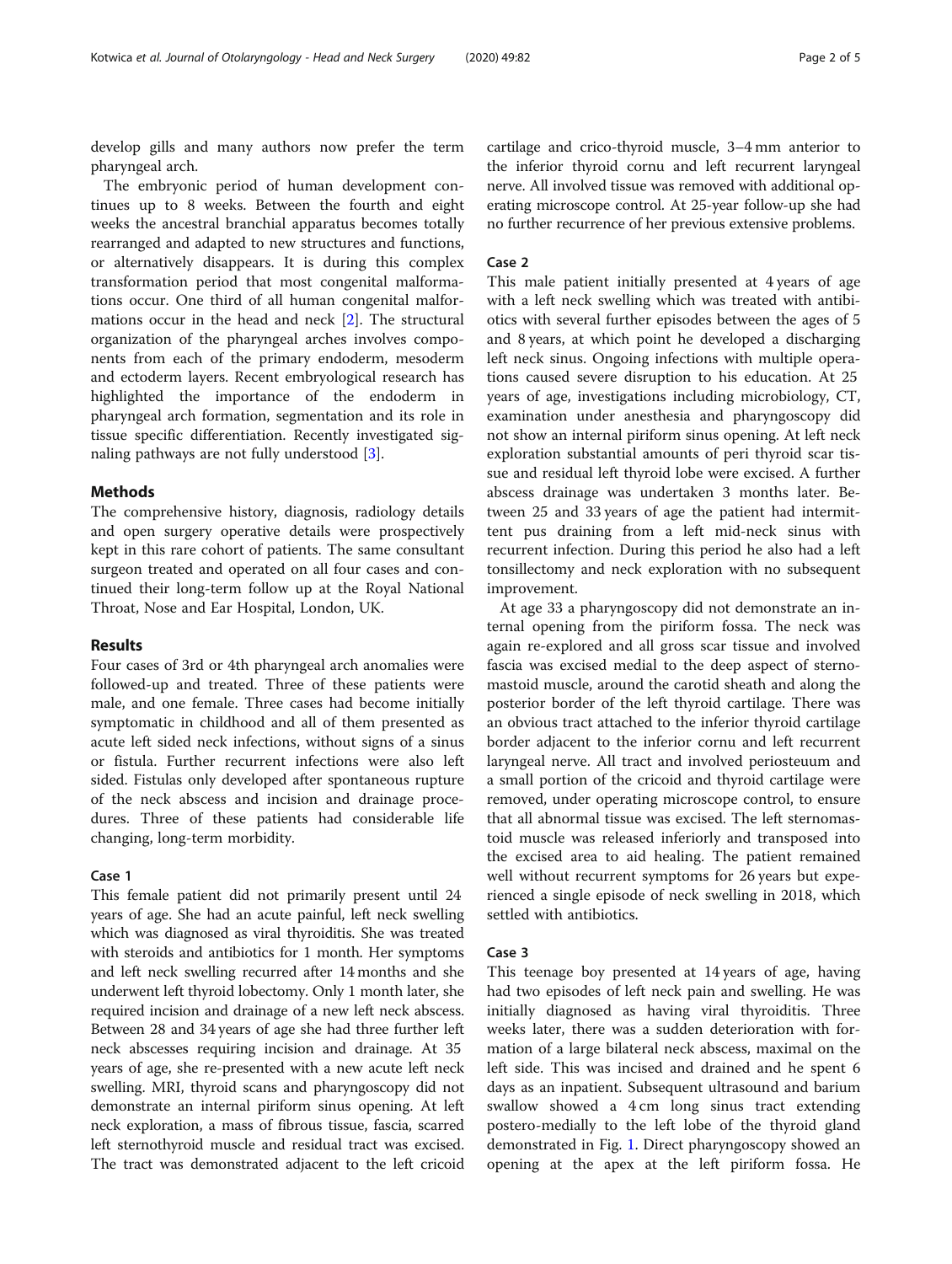underwent left neck exploration, at which the whole sinus tract was excised en bloc, including a partial left thyroid lobectomy and all associated involved carotid fascia and sternothyroid muscle. The sinus tract extended from the piriform fossa to within a few milimetres of the left recurrent laryngeal nerve at the cricothyroid joint. Now, 35 years old the patient remains well after 21-year follow-up without further recurrence.

# Case 4

This patient first presented at 9 years of age, with a left neck abscess which required incision and drainage. Twenty-one years later, at the age of 30, he had a new left neck swelling which settled with antibiotics. Aged 39 he presented with a large left neck abscess which required incision, drainage and antibiotics. Pharyngoscopy 1 year later did not reveal any piriform fossa internal opening. At elective left neck exploration, all scar tissue, abscess cavity remnant, involved left sternothyroid and inferior constrictor muscle adjacent to the left piriform fossa mucosa was excised. Thyroid lobectomy was not required. The patient remains well after 27-year follow-up.

# **Discussion**

Long-term follow-up, of more than two decades, has shown probable cure of all the patients following open surgery. Their presentations are in line with the published literature, where more than 95% are left sided, almost 100% present with neck infection [[1](#page-4-0)]. Sinus and fistula formation to the skin seem to only occur after spontaneous rupture of an abscess or after incision and drainage operative procedures [\[1](#page-4-0)]. Initial presentation occurs in both children and adults. These four cases emphasize the extent of the time taken between the initial presentation, the diagnosis and definitive treatment leading to considerable morbidity.

Internal openings in the apex of the piriform fossa may be clearly defined, as presented in Case 3, but after multiple infections and surgery, are not always found. Surgeons continue to explore all possible ways to carry out procedures endoscopically with consequent reduction in morbidity and inpatient stay. Lachance & Chadha (2015), carried out a systematic review of endoscopic obliteration techniques in children and concluded that it was successful in 90% of primary cases and 87% of revision cases [[4\]](#page-4-0). It is understandable that endoscopic procedures should be preferable to open surgery in childhood but the follow up times in all recent papers are relatively short and long-term reports are not available. As is demonstrated in our cases, recurrence can occur over decades, well into adulthood. Whilst the initial part of any piriform sinus or fistula tract might be obliterated endoscopically, the lengthy and scarred tracts found in three of the patients described herein could not have been accessed from the pharynx and obliterated by any endoscopic procedure.

The pathology of the excised tissue in these patients had notable epithelial remnants, thyroid tissue, chronic inflammation and scarring. Cases 1, 2 and 3 showed definite tracts ending at the lower border of the thyroid cartilage and adjacent to the cricothyroid muscle, closely related to the laryngeal point of entry of the recurrent laryngeal nerve. Embryology textbooks describe pharyngeal arch development in humans occurring as a series of paired arches in the embryo [[5\]](#page-4-0). Every arch has its own nerve that controls a distinct muscle group, artery, and skeletal tissue. They grow and fuse ventrally in the midline. Each arch is surrounded by mesenchyme and the arch development is staggered and still controversial. Accounts vary in publications and the precise aetiology of the 3rd and 4th arch pharyngeal anomalies remain unclear.

An alternative embryological explanation for these clinical cases has been proposed, suggesting that they are persisting remnants of the thymopharyngeal duct [\[1](#page-4-0)]. This duct which forms as the thymus, descends from the ventral portion of the third pouch through the fourth arch and eventually fuses with the contralateral thymus. Failure of this duct to close would leave a sinus arising from the piriform fossa. The thymus descends during

Fig. 1 Barium swallow with rapid sequencing images showing a 4 cm. blind-ended sinus from the apex of the left piriform fossa extending inferiorly in relation to the deep aspect of the lobe of the thyroid. Additional imaging was undertaken with ultrasound

<span id="page-2-0"></span>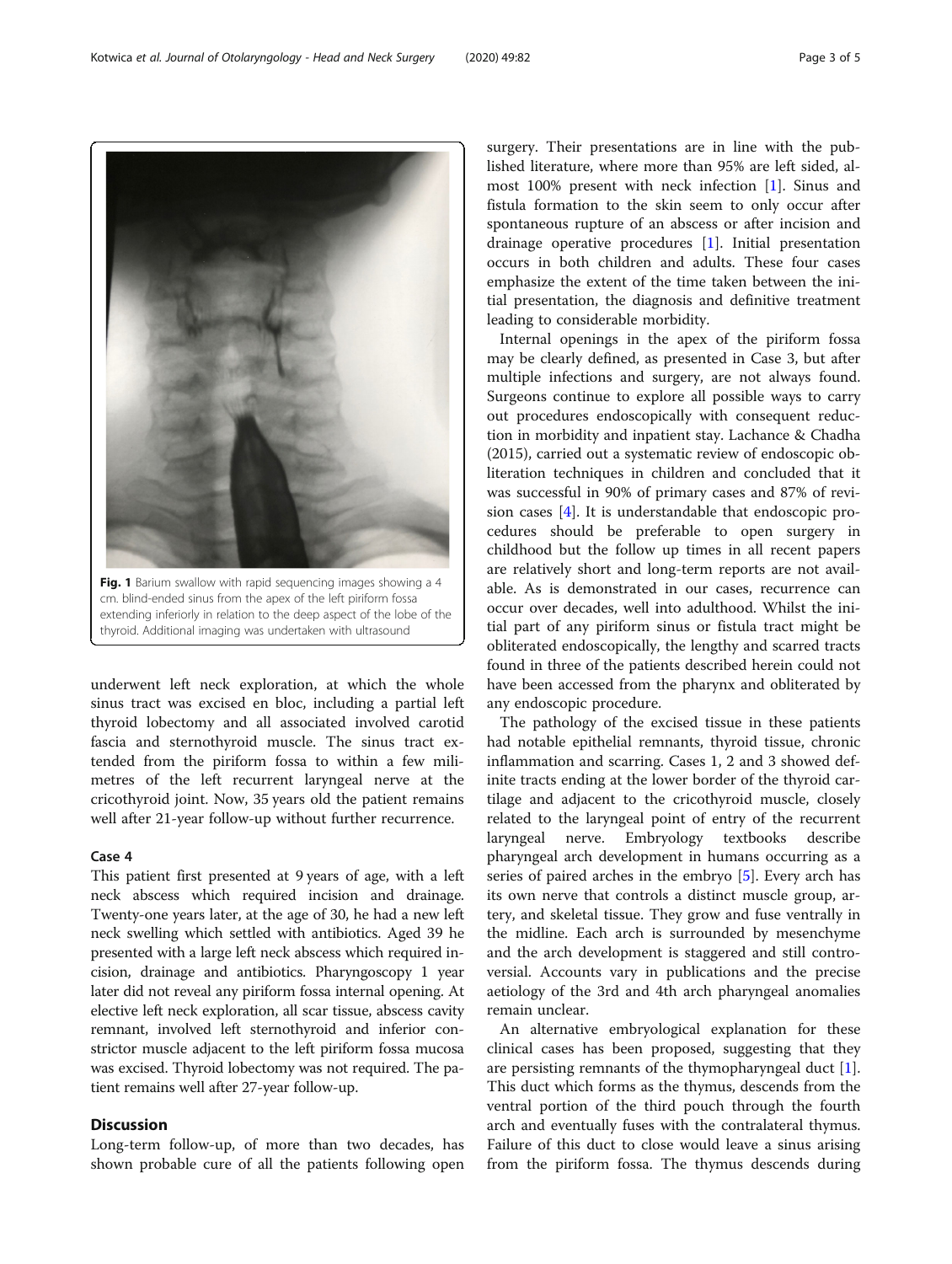the 7th and 8th weeks at the same time as the thyroid and the involvement of the left thyroid lobe, to a greater or lesser degree in these cases, and is in keeping with this embryology. The clinical aspect of these recurrent cases has a marked similarity to the presentation and problems due to inadequate excision of the entire thyroglossal tract, in the much more common congenital anomalies of the thyroglossal duct [\[6](#page-4-0)]. Thymopharyngeal duct cysts have been described in the literature in an identical position and distribution to our cases [[7\]](#page-4-0).

Whilst no patients have been reported in the literature showing the theoretical extensive classical path of a complete 4th pharyngeal arch anomaly, rare cases such that of Godin et al. [\[8](#page-4-0)], have shown sinus tracts extending inferiorly as far as the clavicle. The problem with postulating the exact embryological pathway is complicated by the fact that many cases are associated with extensive infection and abscess formation, as demonstrated. Sinuses and fistulae can also be created by recurrent infections and surgical procedures. It is therefore essential in the cases with recurrent multiple infections that the entire area which has been involved in any inflammatory mass is meticulously excised at open surgery, with removal of the left lobe of the thyroid gland, fascia and any involved strap muscles. The overall surgical approach should be philosophically comparable to a selective neck dissection rather than a localized excision. The inferior constrictor muscle must be divided sufficiently to give excellent exposure to allow high ligation of the tract at any piriform fossa internal opening. Additional careful dissection inferiorly to the inferior cornu of the thyroid cartilage and cricoid cartilage, with preservation of the recurrent laryngeal nerve may be necessary, as in our cases, with use of loupes or the operating microscope aiding this dissection. Healthy sterno-mastoid muscle can be detached from its inferior insertion, mobilised and transposed antero-medially, (based on its superior segmental blood supply) into the defect to aid healing.

The inferior constrictor muscle must be divided to allow high ligation of the tract at any piriform fossa internal opening. Additional careful dissection inferiorly to the inferior cornu of the thyroid cartilage and cricoid cartilage, with preservation of the recurrent laryngeal nerve, may be necessary, as described with use of the operating microscope aiding this dissection. Healthy sterno-mastoid muscle can be transposed into the defect to aid healing.

The main strengths of this case-series is the length of the follow-up, confirming success in surgical management of this condition. Although, it provides the supplemental opinion to embryological developments of the third and fourth branch anomalies, the detailed surgical technique has not been discussed here. The rarity of the

cases and the uncertainty of embryological development of these arches, makes this report not a definitive or conclusive word on the matter. Moreover, the literature describing the long-term follow-up following the endoscopic treatment of these anomalies is not available as of yet. However, it would be important to address the comparatives of these different techniques in the future.

# Conclusion

In cases of multiple and recurrent neck abscesses a diagnosis of 3rd or 4th arch anomaly should be considered. To achieve definitive management these cases require detailed dissection from the piriform fossa inferolaterally to include all involved tissue adjacent to the carotid sheath, left thyroid lobe, thyroid and cricoid cartilages with preservation of a recurrent laryngeal nerve.

Modern embryological research suggests that development of the pharyngeal apparatus is a truly complex process that relies on genetic signaling from the endoderm, ectoderm and mesoderm that control proliferation, migration and morphology. A full understanding of these pathways requires more work to elucidate the many congenital anomalies of the pharyngeal apparatus [[9\]](#page-4-0). Recent embryological research emphasises the importance of the endoderm in human development [\[9](#page-4-0)], with alterations in third pouch development that should be considered.

#### Abbreviation

CT: Computed tomography

#### Acknowledgements

Prof Valerie Lund, CBE.

#### Conferences

Dr. Aleksandra Kotwica, Prof David Howard. Revisiting Third and Fourth Branchial Arch Anomalies – reflections on terminology and current knowledge. CUTTING EDGE LARYNGOLOGY 2019, Edinburgh, United Kingdom.

#### Authors' contributions

AO Kotwica has written the following article; Rudd J has reviewed the article and Prof Howard operated on all of the cases discussed. The author(s) read and approved the final manuscript.

#### Funding

The publication of this article was supported by the grant from the Rhinology and Laryngology Research Fund [Charity Number: Grant number 327811].

#### Availability of data and materials

Data sharing is not applicable to this article as no datasets were generated or analysed during the current study.

#### Ethics approval and consent to participate

According to Medical Research Council Tool, the presented case series does not require ethical clearance.

#### Consent for publication

Written informed consent for publication was obtained from all four patients.

#### Competing interests

The authors declare that they have no competing interests.